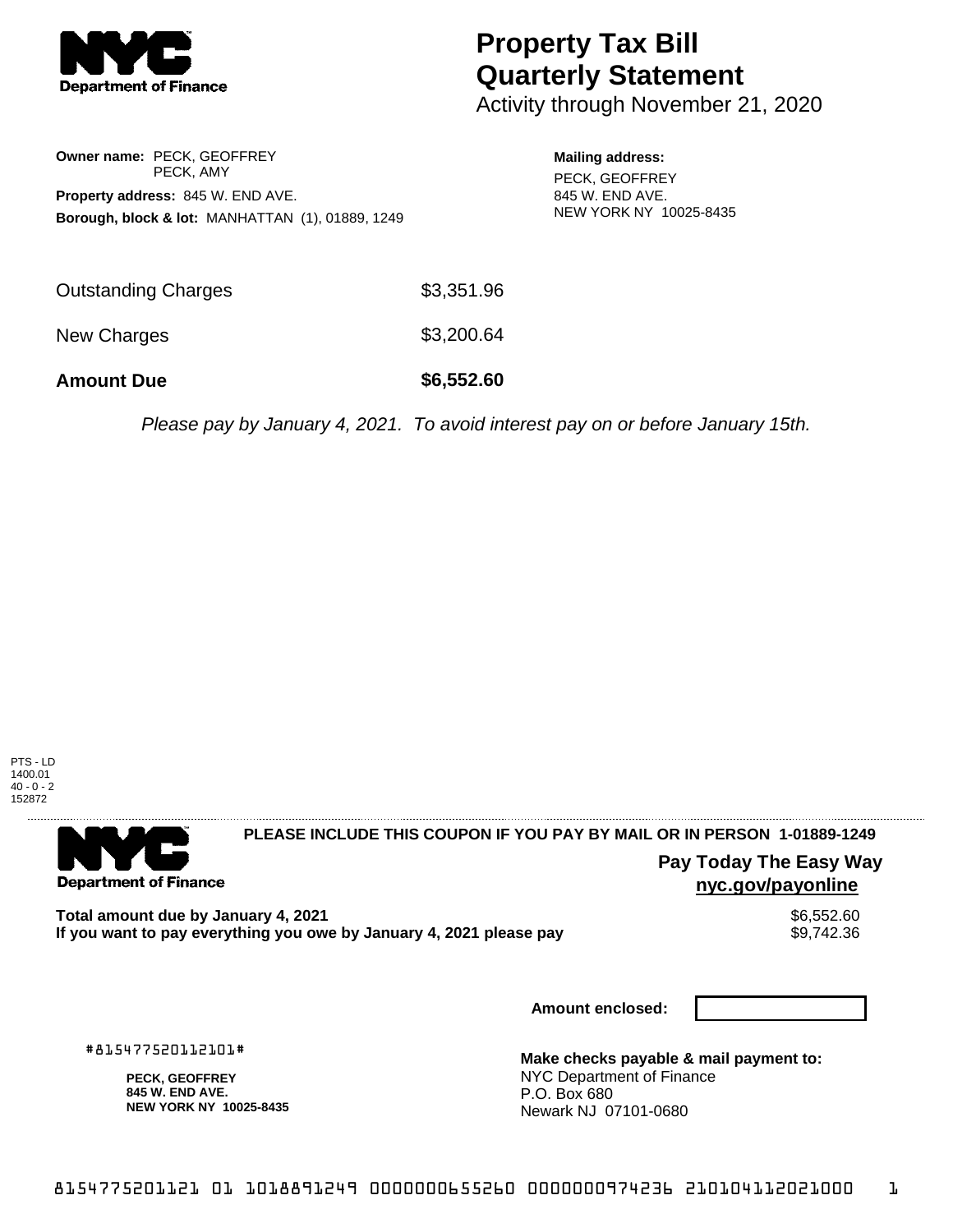

|                                                                            |                               |                                     | <b>Amount</b> |
|----------------------------------------------------------------------------|-------------------------------|-------------------------------------|---------------|
| Total previous charges including interest and payments                     |                               |                                     | \$3,351.96    |
| <b>Current Charges</b>                                                     | <b>Activity Date Due Date</b> |                                     | <b>Amount</b> |
| <b>Finance-Property Tax</b>                                                |                               | 01/01/2021                          | \$3,309.98    |
| <b>Adopted Tax Rate</b>                                                    |                               |                                     | $$-132.52$    |
| Co-op Condo Abatement                                                      | 01/01/2021                    |                                     | \$23.18       |
| <b>Total current charges</b>                                               |                               |                                     | \$3,200.64    |
| <b>Tax Year Charges Remaining</b>                                          | <b>Activity Date Due Date</b> |                                     | Amount        |
| Finance-Property Tax                                                       |                               | 04/01/2021                          | \$3,309.98    |
| <b>Adopted Tax Rate</b>                                                    |                               |                                     | $$-132.52$    |
| Co-op Condo Abatement                                                      | 01/01/2021                    |                                     | \$23.18       |
| Total tax year charges remaining                                           |                               |                                     | \$3,200.64    |
| If you want to pay everything you owe by January 4, 2021 please pay        |                               |                                     | \$9,742.36    |
| If you pay everything you owe by January 4, 2021, you would save:          |                               | \$10.88                             |               |
| How We Calculated Your Property Tax For July 1, 2020 Through June 30, 2021 |                               |                                     |               |
|                                                                            |                               |                                     |               |
|                                                                            |                               | <b>Overall</b>                      |               |
| Tax class 2 - Residential More Than 10 Units                               |                               | <b>Tax Rate</b>                     |               |
| Original tax rate billed                                                   |                               | 12.4730%                            |               |
| New Tax rate                                                               |                               | 12.2670%                            |               |
| <b>Estimated Market Value \$340,382</b>                                    |                               |                                     |               |
|                                                                            |                               |                                     | <b>Taxes</b>  |
| <b>Billable Assessed Value</b>                                             |                               | \$128,665                           |               |
| <b>Taxable Value</b>                                                       |                               |                                     |               |
| <b>Tax Before Abatements and STAR</b>                                      |                               | \$128,665 x 12.2670%<br>\$15,783.36 | \$15,783.36   |
| Co-op/Condo Abatement 1 Unit                                               |                               |                                     | $$-2,762.12$  |
| Annual property tax                                                        |                               |                                     | \$13,021.24   |
| Original property tax billed in June 2020                                  |                               |                                     | \$13,239.92   |

#### **Home banking payment instructions:**

- 1. **Log** into your bank or online bill pay website.
- 2. **Add** the new payee: NYC DOF Property Tax. Enter your account number, which is your boro, block and lot, as it appears here: 1-01889-1249 . You may also need to enter the address for the Department of Finance. The address is P.O. Box 680, Newark NJ 07101-0680.
- 3. **Schedule** your online payment using your checking or savings account.

## **Did Your Mailing Address Change?**

If so, please visit us at **nyc.gov/changemailingaddress** or call **311.**

When you provide a check as payment, you authorize us either to use information from your check to make a one-time electronic fund transfer from your account or to process the payment as a check transaction.